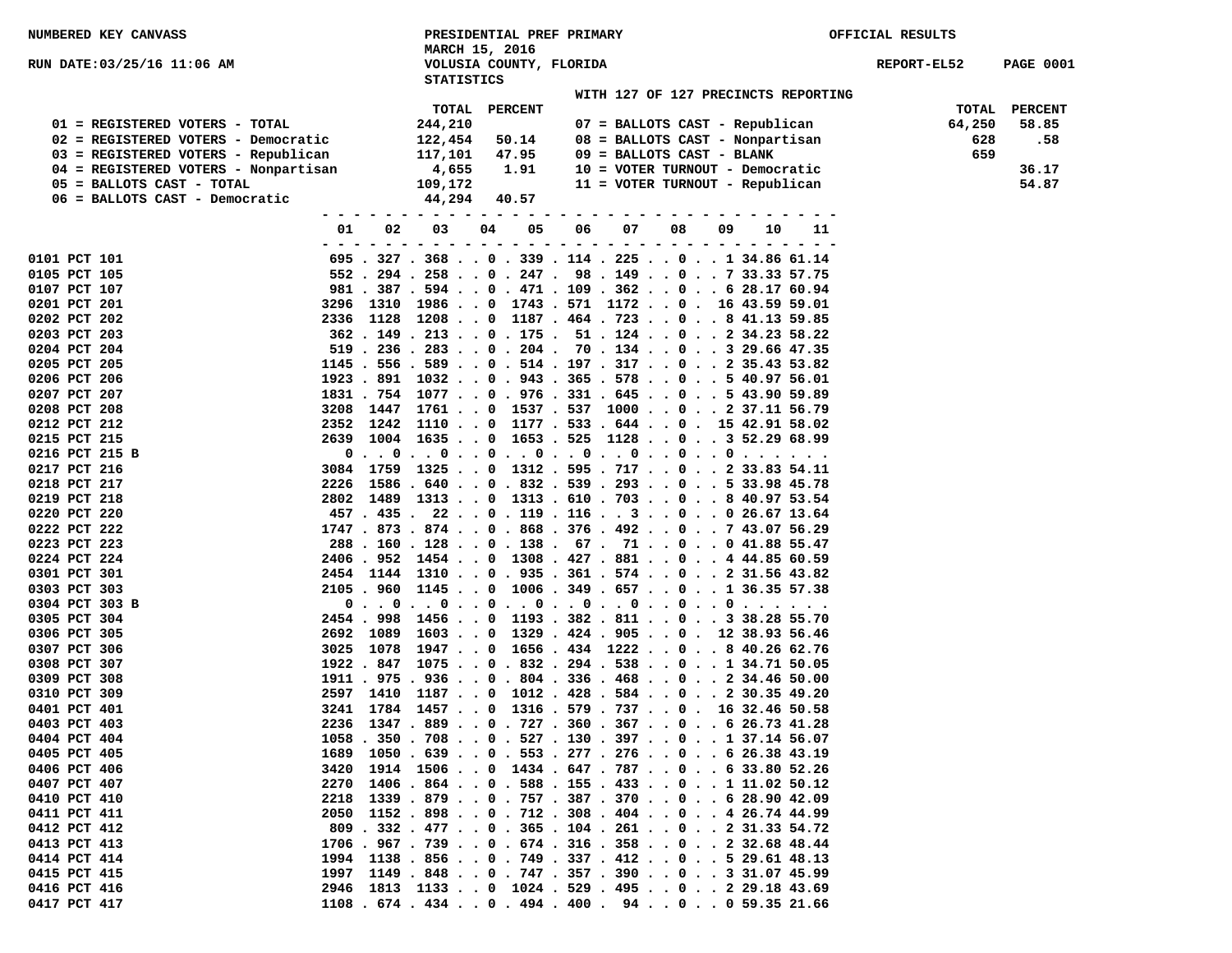| 0419 PCT 419                         |                |                           |                | 989 . 605 . 384 0 . 336 . 174 . 162 0 6 28.76 42.19                                                            |                  |                  |
|--------------------------------------|----------------|---------------------------|----------------|----------------------------------------------------------------------------------------------------------------|------------------|------------------|
| 0420 PCT 420                         |                |                           |                | 2324 1238 1086 0 . 900 . 371 . 529 0 7 29.97 48.71                                                             |                  |                  |
| 0421 PCT 421                         |                |                           |                | 2015 . 814 1201 0 . 998 . 315 . 683 0 5 38.70 56.87                                                            |                  |                  |
| 0422 PCT 422                         |                |                           |                | $1832$ 1101 . 731 0 . 646 . 319 . 327 0 1 28.97 44.73                                                          |                  |                  |
| 0423 PCT 423                         |                |                           |                | $1627$ , $934$ , $693$ , , 0 , 589 , 253 , 336 , , 0 , , 2 27.09 48.48                                         |                  |                  |
| 0427 PCT 427                         |                |                           |                | 1897 1144 . 753 0 . 671 . 324 . 347 0 5 28.32 46.08                                                            |                  |                  |
| 0429 PCT 429                         |                |                           |                | 1351 . 844 . 507 0 . 479 . 243 . 236 0 3 28.79 46.55                                                           |                  |                  |
| NUMBERED KEY CANVASS                 |                | PRESIDENTIAL PREF PRIMARY |                |                                                                                                                | OFFICIAL RESULTS |                  |
|                                      |                | MARCH 15, 2016            |                |                                                                                                                |                  |                  |
| RUN DATE:03/25/16 11:06 AM           |                | VOLUSIA COUNTY, FLORIDA   |                |                                                                                                                | REPORT-EL52      | <b>PAGE 0002</b> |
|                                      |                | <b>STATISTICS</b>         |                |                                                                                                                |                  |                  |
|                                      |                |                           |                | WITH 127 OF 127 PRECINCTS REPORTING                                                                            |                  |                  |
|                                      |                |                           |                |                                                                                                                |                  |                  |
|                                      |                | TOTAL                     | <b>PERCENT</b> |                                                                                                                | TOTAL            | <b>PERCENT</b>   |
| 01 = REGISTERED VOTERS - TOTAL       |                | 244,210                   |                | 07 = BALLOTS CAST - Republican                                                                                 | 64,250           | 58.85            |
| 02 = REGISTERED VOTERS - Democratic  |                | 122,454                   | 50.14          | 08 = BALLOTS CAST - Nonpartisan                                                                                | 628              | .58              |
| 03 = REGISTERED VOTERS - Republican  |                | 117,101                   | 47.95          | 09 = BALLOTS CAST - BLANK                                                                                      | 659              |                  |
| 04 = REGISTERED VOTERS - Nonpartisan |                | 4,655                     | 1.91           | 10 = VOTER TURNOUT - Democratic                                                                                |                  | 36.17            |
| 05 = BALLOTS CAST - TOTAL            |                | 109,172                   |                | 11 = VOTER TURNOUT - Republican                                                                                |                  | 54.87            |
| 06 = BALLOTS CAST - Democratic       |                | 44,294                    | 40.57          |                                                                                                                |                  |                  |
|                                      |                |                           |                |                                                                                                                |                  |                  |
| (CONTINUED FROM PREVIOUS PAGE)       | 01<br>02       | 03<br>04                  | 05<br>06       | 07<br>08<br>09<br>10                                                                                           | 11               |                  |
|                                      | $ -$<br>$\sim$ | - - - - - - - - -         |                | - - - - - - - - - - - - -                                                                                      |                  |                  |
| 0501 PCT 501                         |                |                           |                | 1811 . 674 1137 0 1036 . 306 . 730 0 8 45.40 64.20                                                             |                  |                  |
| 0502 PCT 502                         |                |                           |                | 3237 1459 17780 1805.699 110609 47.91 62.20                                                                    |                  |                  |
| 0503 PCT 503                         |                |                           |                | 765 . 288 . 477 0 . 471 . 138 . 333 0 0 47.92 69.81                                                            |                  |                  |
| 0504 PCT 504                         |                |                           |                | 1570 . 741 . 829 0 . 780 . 327 . 453 0 5 44.13 54.64                                                           |                  |                  |
| 0506 PCT 506                         |                |                           |                | 1977 . 905 1072 0 1065 . 415 . 650 0 8 45.86 60.63                                                             |                  |                  |
| 0508 PCT 508                         |                |                           |                | $1456$ , $593$ , $863$ , , 0 , $721$ , $241$ , $480$ , , 0 , , 2 $40.64$ 55.62                                 |                  |                  |
| 0509 PCT 509                         |                |                           |                | 871 . 360 . 511 0 . 400 . 126 . 274 0 2 35.00 53.62                                                            |                  |                  |
| 0510 PCT 510                         |                |                           |                | 2983 1060 1923 0 1738 . 514 1224 0 6 48.49 63.65                                                               |                  |                  |
| 0511 PCT 511                         |                |                           |                | 621 . 226 . 395 0 . 299 . 76 . 223 0 1 33.63 56.46                                                             |                  |                  |
| 0512 PCT 512                         |                |                           |                | 2874 1249 1625 0 1617 . 625 . 992 0 9 50.04 61.05                                                              |                  |                  |
| 0515 PCT 515                         |                |                           |                | $2046$ 1118 . 928 0 . 890 . 450 . 440 0 5 40.25 47.41                                                          |                  |                  |
| 0516 PCT 516                         |                |                           |                | 1818 . 706 1112 0 1126 . 399 . 727 0 2 56.52 65.38                                                             |                  |                  |
| 0517 PCT 517                         |                |                           |                | 1607 . 748 . 859 0 . 746 . 299 . 447 0 2 39.97 52.04                                                           |                  |                  |
| 0519 PCT 519                         |                |                           |                | $1071$ , $629$ , $442$ , , 0 , $495$ , $243$ , $252$ , , 0 , , 0 38.63 57.01                                   |                  |                  |
| 0521 PCT 521                         |                |                           |                | 2745 1204 1541 0 1504 . 545 . 959 0 5 45.27 62.23                                                              |                  |                  |
| 0522 PCT 522                         | 2616           |                           |                | $1323$ $1293$ $\ldots$ 0 $1205$ $\ldots$ $521$ $\ldots$ $684$ $\ldots$ 0 $\ldots$ 7 39.38 52.90                |                  |                  |
| 0523 PCT 523                         |                |                           |                | $1662$ 1000 $.662$ $.0$ $.592$ $.306$ $.286$ $.0$ $.4$ 30.60 43.20                                             |                  |                  |
|                                      |                |                           |                |                                                                                                                |                  |                  |
| 0526 PCT 526                         |                |                           |                | $1282$ , $793$ , $489$ , , 0 , $438$ , $215$ , $223$ , , 0 , , 3 27, 11 45, 60                                 |                  |                  |
| 0527 PCT 527                         |                |                           |                | $1229$ . 702 . 527 0 . 491 . 268 . 223 0 7 38.18 42.31<br>1265 . 831 . 434 0 . 430 . 243 . 187 0 5 29.24 43.09 |                  |                  |
| 0528 PCT 528                         |                |                           |                |                                                                                                                |                  |                  |
| 0529 PCT 529                         |                |                           |                | $1160.691.469.00.430.218.212.00.431.55 45.20$                                                                  |                  |                  |
| 0530 PCT 530                         |                |                           |                | 1552 1037 . 515 0 . 529 . 306 . 223 0 8 29.51 43.30                                                            |                  |                  |
| 0532 PCT 532                         |                |                           |                | $1713$ . 532 1181 0 1177 . 320 . 857 0 5 60.15 72.57                                                           |                  |                  |
| 0602 PCT 602                         |                |                           |                | 2833 1403 1430 0 1240 . 492 . 748 0 5 35.07 52.31                                                              |                  |                  |
| 0603 PCT 603                         |                |                           |                | 2437 2009 . 428 0 . 824 . 658 . 166 0 5 32.75 38.79                                                            |                  |                  |
| 0607 PCT 607                         |                |                           |                | 2883 1475 1408 0 1348 . 600 . 748 0 . 11 40.68 53.13                                                           |                  |                  |
| 0614 PCT 614                         | 2805           |                           |                | 2359 . 446 0 . 731 . 582 . 149 0 5 24.67 33.41                                                                 |                  |                  |
| 0619 PCT 619                         |                |                           |                | 1606 1407 . 199 0 . 448 . 385 . 63 0 1 27.36 31.66                                                             |                  |                  |
| 0620 PCT 620                         |                |                           |                | 1415 1382 . 33 0 . 240 . 235 5 0 0 17.00 15.15                                                                 |                  |                  |
| 0621 PCT 621                         |                |                           |                | $1702$ $1571$ $. 131$ $. 0$ $. 429$ $. 388$ $. 41$ $. 0$ $. 1$ $24.70$ $31.30$                                 |                  |                  |
| 0622 PCT 622                         |                |                           |                | $500$ . 337 . 163 0 . 174 . 106 . 68 0 1 31.45 41.72                                                           |                  |                  |
| 0623 PCT 623                         |                |                           |                | 1587 . 929 . 658 0 . 637 . 316 . 321 0 4 34.02 48.78                                                           |                  |                  |
| 0625 PCT 625                         |                |                           |                | $1167.509.658.0.594.222.372.00.643.6156.53$                                                                    |                  |                  |
| 0626 PCT 626                         |                |                           |                | 1050 . 670 . 380 0 . 386 . 206 . 180 0 1 30.75 47.37                                                           |                  |                  |
| 0628 PCT 628                         |                |                           |                | 2854 2453 . 401 0 . 760 . 627 . 133 0 4 25.56 33.17                                                            |                  |                  |
| 0633 PCT 633                         |                |                           |                | 2729 1900 . 829 0 . 957 . 609 . 348 0 7 32.05 41.98                                                            |                  |                  |
| 0638 PCT 638                         |                |                           |                | 1516 . 806 . 710 0 . 744 . 307 . 437 0 7 38.09 61.55                                                           |                  |                  |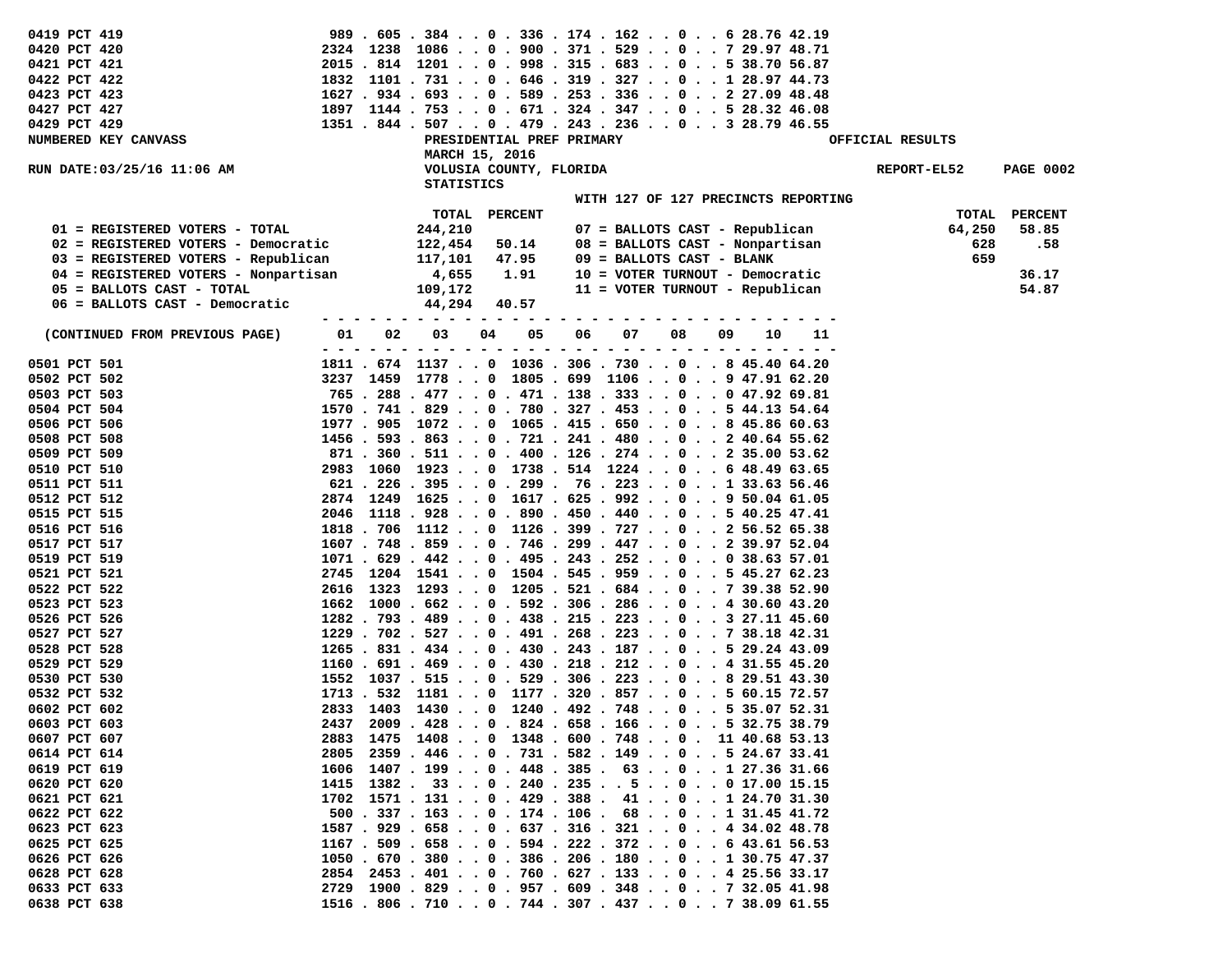| 0641 PCT 641                         |           | 3204 1533 1671 0 1522 . 558 . 964 0 5 36.40 57.69                                |          |                                 |                                     |                  |                  |
|--------------------------------------|-----------|----------------------------------------------------------------------------------|----------|---------------------------------|-------------------------------------|------------------|------------------|
| 0701 PCT 701                         |           | $3101$ 1712 1389 0 1358 . 635 . 723 0 . 19 37.09 52.05                           |          |                                 |                                     |                  |                  |
| 0703 PCT 703                         | 2567      | 1415 1152 0 1135 . 518 . 617 0 . 13 36.61 53.56                                  |          |                                 |                                     |                  |                  |
| 0705 PCT 705                         |           | $1003$ . $427$ . $576$ 0 . $535$ . $189$ . $346$ 0 0 $44.26$ 60.07               |          |                                 |                                     |                  |                  |
| 0706 PCT 706                         | 2927      | $1020$ 1907 $\ldots$ 0 1657 $\ldots$ 491 1166 $\ldots$ 0 $\ldots$ 13 48.14 61.14 |          |                                 |                                     |                  |                  |
| 0709 PCT 709                         |           | 2273 1218 1055 0 . 837 . 362 . 475 0 6 29.72 45.02                               |          |                                 |                                     |                  |                  |
| 0711 PCT 711                         | 2748      | 1418 1330 0 1110 . 477 . 633 0 . 12 33.64 47.59                                  |          |                                 |                                     |                  |                  |
| 0712 PCT 712                         |           | $1404$ , $721$ , $683$ , , 0 , $578$ , $232$ , $346$ , , 0 , , 3 32.18 50.66     |          |                                 |                                     |                  |                  |
| 0714 PCT 714                         |           | 2379 1157 1222 0 1082 . 466 . 616 0 . 13 40.28 50.41                             |          |                                 |                                     |                  |                  |
| 0716 PCT 716                         |           | 2031 . 532 1499 0 1194 . 227 . 967 0 8 42.67 64.51                               |          |                                 |                                     |                  |                  |
| 0717 PCT 717                         |           | $1265$ . $632$ . $633$ 0 . 568 . 237 . 331 0 1 37.50 52.29                       |          |                                 |                                     |                  |                  |
| 0718 PCT 718                         |           | 2537 1195 1342 0 1207 . 491 . 716 0 . 11 41.09 53.35                             |          |                                 |                                     |                  |                  |
| 0719 PCT 719                         |           | 1417 . 713 . 704 0 . 611 . 240 . 371 0 7 33.66 52.70                             |          |                                 |                                     |                  |                  |
| 0720 PCT 720                         |           | 592 . 295 . 297 0 . 249 . 110 . 139 0 2 37.29 46.80                              |          |                                 |                                     |                  |                  |
| 0722 PCT 722                         |           | $1711$ , $974$ , $737$ , , 0 , $631$ , $287$ , $344$ , , 0 , , 2 29.47 46.68     |          |                                 |                                     |                  |                  |
| NUMBERED KEY CANVASS                 |           | PRESIDENTIAL PREF PRIMARY                                                        |          |                                 |                                     | OFFICIAL RESULTS |                  |
|                                      |           | MARCH 15, 2016                                                                   |          |                                 |                                     |                  |                  |
| RUN DATE:03/25/16 11:06 AM           |           | VOLUSIA COUNTY, FLORIDA                                                          |          |                                 |                                     | REPORT-EL52      | <b>PAGE 0003</b> |
|                                      |           | <b>STATISTICS</b>                                                                |          |                                 |                                     |                  |                  |
|                                      |           |                                                                                  |          |                                 | WITH 127 OF 127 PRECINCTS REPORTING |                  |                  |
|                                      |           | TOTAL<br><b>PERCENT</b>                                                          |          |                                 |                                     |                  | TOTAL PERCENT    |
| 01 = REGISTERED VOTERS - TOTAL       |           | 244,210                                                                          |          | 07 = BALLOTS CAST - Republican  |                                     | 64,250           | 58.85            |
| 02 = REGISTERED VOTERS - Democratic  |           | 122,454<br>50.14                                                                 |          | 08 = BALLOTS CAST - Nonpartisan |                                     | 628              | .58              |
| 03 = REGISTERED VOTERS - Republican  |           | 117,101<br>47.95                                                                 |          | 09 = BALLOTS CAST - BLANK       |                                     | 659              |                  |
| 04 = REGISTERED VOTERS - Nonpartisan |           | 4,655<br>1.91                                                                    |          | 10 = VOTER TURNOUT - Democratic |                                     |                  | 36.17            |
| 05 = BALLOTS CAST - TOTAL            |           | 109,172                                                                          |          | 11 = VOTER TURNOUT - Republican |                                     |                  | 54.87            |
| 06 = BALLOTS CAST - Democratic       |           | 44,294<br>40.57                                                                  |          |                                 |                                     |                  |                  |
|                                      |           |                                                                                  |          |                                 |                                     |                  |                  |
| (CONTINUED FROM PREVIOUS PAGE)       | 01<br>02  | 03<br>04<br>05                                                                   | 06<br>07 | 08<br>09                        | 10<br>11                            |                  |                  |
| 0725 PCT 725                         |           | 1548 . 636 . 912 0 . 820 . 296 . 524 0 5 46.54 57.46                             |          |                                 |                                     |                  |                  |
| 0726 PCT 726                         |           | 2198 . 688 1510 0 1368 . 372 . 996 0 2 54.07 65.96                               |          |                                 |                                     |                  |                  |
| 0728 PCT 728                         | 2918      | 1319 1599 0 1433 . 511 . 922 0 3 38.74 57.66                                     |          |                                 |                                     |                  |                  |
| 0729 PCT 729                         | 2931 1125 | 1806 0 1473 . 442 1031 0 6 39.29 57.09                                           |          |                                 |                                     |                  |                  |
| 0732 PCT 732                         | 2769      | 1123 1646 0 1508 . 510 . 998 0 . 16 45.41 60.63                                  |          |                                 |                                     |                  |                  |
| 0733 PCT 733                         |           | 1815 . 794 1021 0 . 889 . 324 . 565 0 2 40.81 55.34                              |          |                                 |                                     |                  |                  |
| 0803 PCT 803                         |           | $1132$ . 362 . 770 0 . 685 . 168 . 517 0 3 46.41 67.14                           |          |                                 |                                     |                  |                  |
| 0804 PCT 804                         | 2256      | 1002 1254 0 1210 . 457 . 753 0 5 45.61 60.05                                     |          |                                 |                                     |                  |                  |
| 0805 PCT 805                         |           | 3183 1212 1971 0 1817 . 619 1198 0 8 51.07 60.78                                 |          |                                 |                                     |                  |                  |
| 0807 PCT 807                         |           | $1293$ . $694$ . $599$ 0 . $548$ . 249 . 299 0 8 35.88 49.92                     |          |                                 |                                     |                  |                  |
| 0808 PCT 808                         |           | 3467 1675 1792 0 1859 . 723 1136 0 . 15 43.16 63.39                              |          |                                 |                                     |                  |                  |
| 0809 PCT 809                         |           | $538$ . 300 . 238 0 . 274 . 134 . 140 0 1 44.67 58.82                            |          |                                 |                                     |                  |                  |
| 0810 PCT 810                         |           | $1160$ . $619$ . $541$ 0 . 555 . 268 . 287 0 2 43.30 53.05                       |          |                                 |                                     |                  |                  |
| 0812 PCT 812                         |           | 1855 . 823 1032 0 1027 . 409 . 618 0 1 49.70 59.88                               |          |                                 |                                     |                  |                  |
| 0813 PCT 813                         |           | $1344$ . 502 . 842 0 . 786 . 248 . 538 0 1 49.40 63.90                           |          |                                 |                                     |                  |                  |
| 0814 PCT 814                         |           | $1785.874.911.0.791.318.473.00.1236.3851.92$                                     |          |                                 |                                     |                  |                  |
| 0816 PCT 816                         |           | 1329 . 534 . 795 0 . 613 . 178 . 435 0 5 33.33 54.72                             |          |                                 |                                     |                  |                  |
| 0901 PCT 901                         |           | 2158 . 804 . 695 . 659 . 766 . 304 . 365 . 97 4 37.81 52.52                      |          |                                 |                                     |                  |                  |
| 0902 PCT 902                         |           | 3765 1264 1276 1225 1254.441.656.157. 19 34.89 51.41                             |          |                                 |                                     |                  |                  |
| 0903 PCT 903                         |           | 3557 1245 1165 1147 1216. 459. 627. 130. 11 36.87 53.82                          |          |                                 |                                     |                  |                  |
| 0904 PCT 904                         |           | 3616 1215 1207 1194 1302. 447. 674. 181. 10 36.79 55.84                          |          |                                 |                                     |                  |                  |
| 0907 PCT 907                         |           | 2277 1045 1232 0 1111 . 395 . 716 0 . 14 37.80 58.12                             |          |                                 |                                     |                  |                  |
| 0909 PCT 909                         |           | $1035$ . 519 . 516 0 . 521 . 200 . 321 0 2 38.54 62.21                           |          |                                 |                                     |                  |                  |
| 0910 PCT 910                         |           |                                                                                  |          |                                 |                                     |                  |                  |
|                                      |           | 1321 . 464 . 427 . 430 . 466 . 181 . 222 . 63 3 39.01 51.99                      |          |                                 |                                     |                  |                  |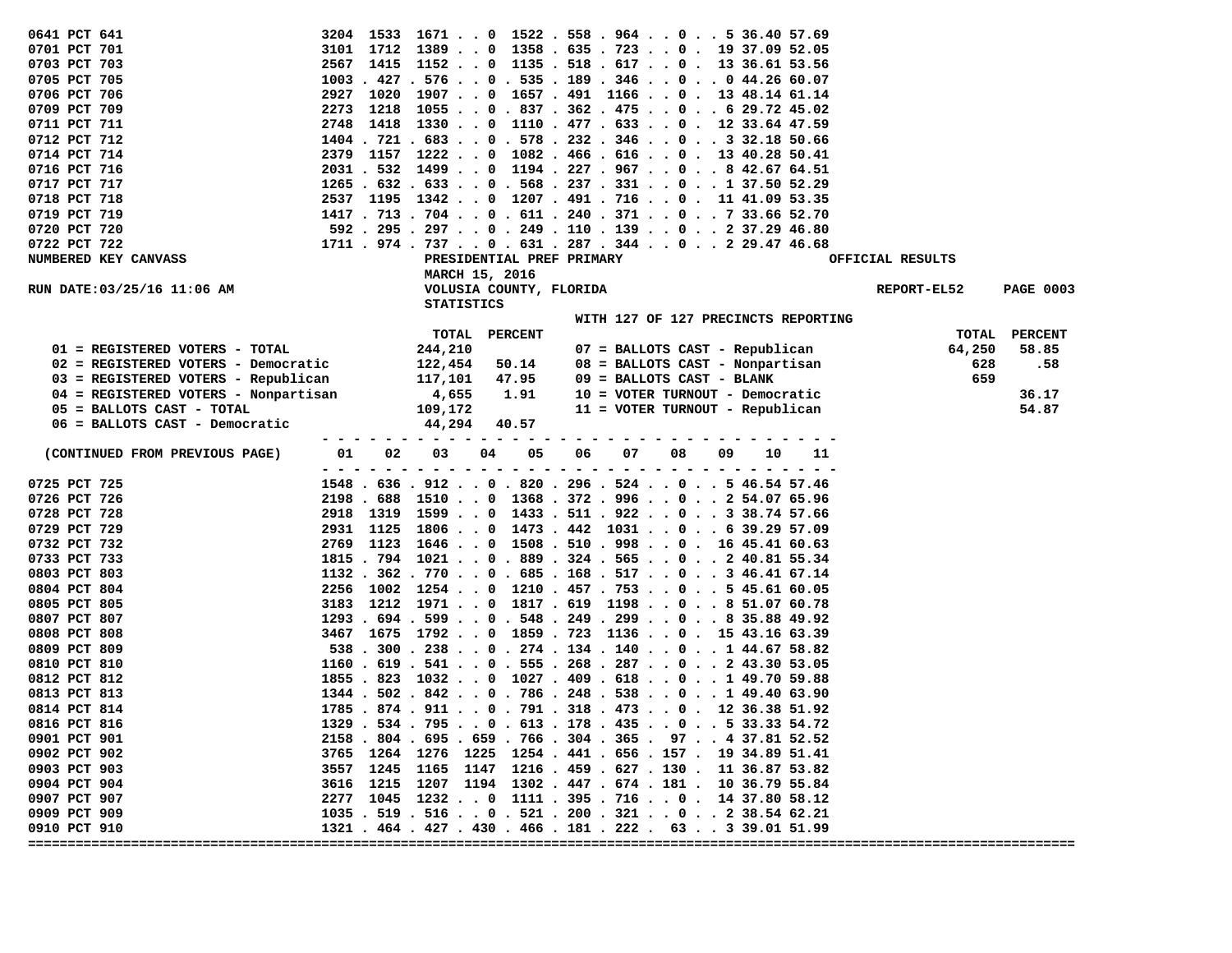**MARCH 15, 2016 RUN DATE:03/25/16 11:06 AM VOLUSIA COUNTY, FLORIDA REPORT-EL52 PAGE 0004 Democratic WITH 127 OF 127 PRECINCTS REPORTING VOTES PERCENT VOTES PERCENT President - Democratic (VOTE FOR) 1 01 = Hillary Clinton 26,316 60.26 02 = Martin O'Malley 1,174 2.69 04 = OVER VOTES 10 03 = Bernie Sanders 16,184 37.06 05 = UNDER VOTES 610 ------------------------------ 01 02 03 04 05 ------------------------------ 0101 PCT 101 62 10 41 0 1 0105 PCT 105 45 8 38 0 7 0107 PCT 107 46 9 48 0 6 0201 PCT 201 302 26 229 0 14 0202 PCT 202 266 17 175 0 6 0203 PCT 203 33 3 13 0 2 0204 PCT 204 31 2 35 0 2 0205 PCT 205 108 4 83 0 2 0206 PCT 206 201 11 148 0 5 0207 PCT 207 183 7 136 0 5 0208 PCT 208 261 21 253 0 2 0212 PCT 212 264 7 249 0 13 0215 PCT 215 342 11 169 0 3 0216 PCT 215 B 0 0 0 0 0 0217 PCT 216 374 10 209 0 2 0218 PCT 217 360 12 162 0 5 0219 PCT 218 316 13 272 1 8 0220 PCT 220 110 0 6 0 0 0222 PCT 222 215 14 140 0 7 0223 PCT 223 23 4 40 0 0 0224 PCT 224 257 7 160 0 3 0301 PCT 301 185 8 166 0 2 0303 PCT 303 214 9 125 0 1 0304 PCT 303 B 0 0 0 0 0 0305 PCT 304 241 12 127 0 2 0306 PCT 305 232 19 162 0 11 0307 PCT 306 290 15 123 0 6 0308 PCT 307 156 13 125 0 0 0309 PCT 308 175 14 145 0 2 0310 PCT 309 248 12 167 0 1 0401 PCT 401 342 12 211 0 14 0403 PCT 403 221 8 126 0 5 0404 PCT 404 56 5 68 0 1 0405 PCT 405 180 7 84 0 6 0406 PCT 406 404 18 219 0 6 0407 PCT 407 98 9 47 0 1 0410 PCT 410 244 5 132 0 6 0411 PCT 411 184 184 184 114 0 4 0412 PCT 412 63 3 36 0 2 0413 PCT 413 201 5 108 0 2 0414 PCT 414 224 4 105 0 4 0415 PCT 415 217 13 125 0 2 0416 PCT 416 353 10 164 1 1 0417 PCT 417 261 11 128 0 0** 

**0419 PCT 419 105 6 58 0 5** 

**NUMBERED KEY CANVASS PRESIDENTIAL PREF PRIMARY OFFICIAL RESULTS**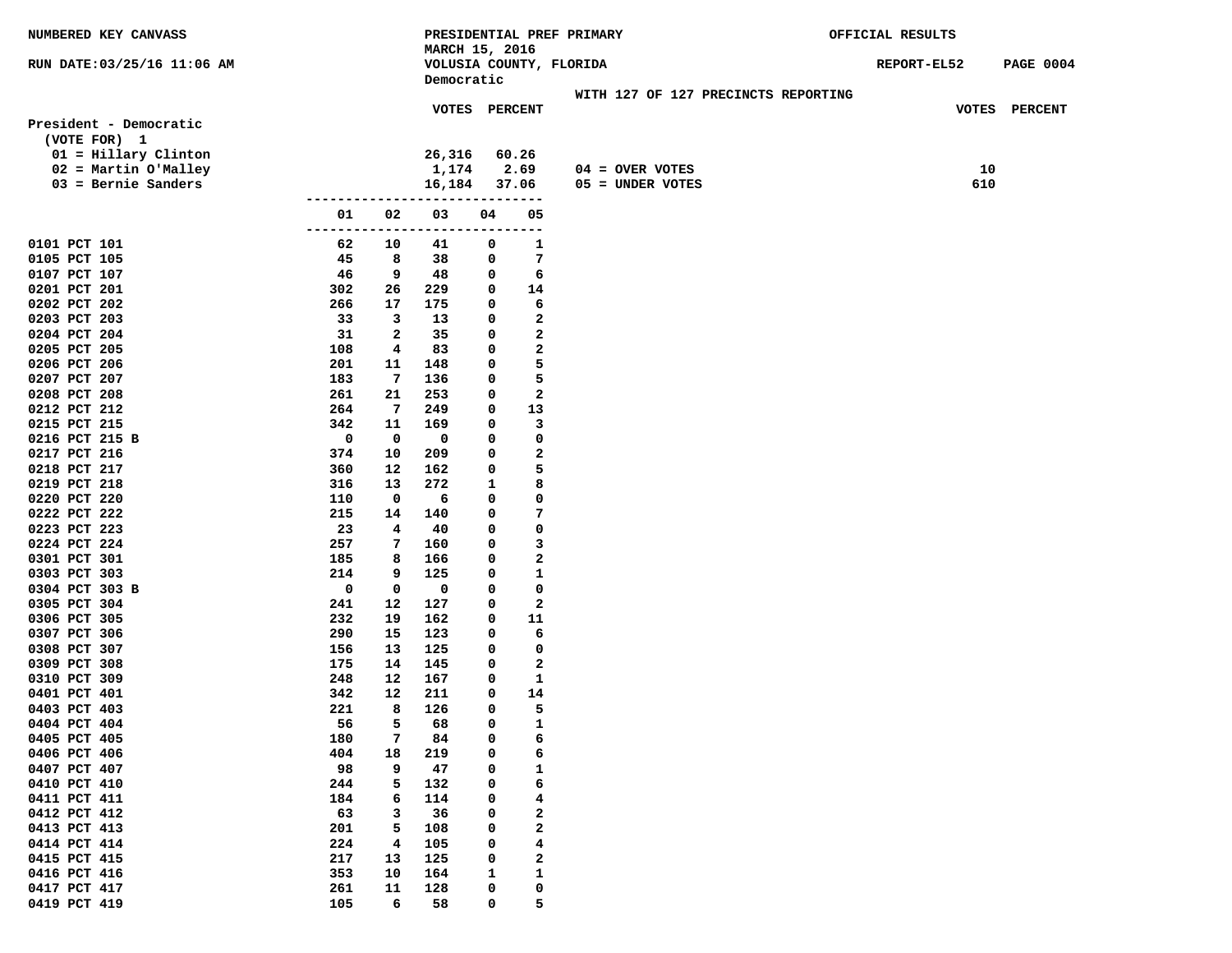| 0420 PCT 420                   | 222 | 13                      | 130                     | 0  | 6     |                                     |                  |                  |
|--------------------------------|-----|-------------------------|-------------------------|----|-------|-------------------------------------|------------------|------------------|
| 0421 PCT 421                   | 194 | 14                      | 103                     | 0  | 4     |                                     |                  |                  |
| 0422 PCT 422                   | 216 | $\mathbf{2}$            | 100                     | 0  | 1     |                                     |                  |                  |
| 0423 PCT 423                   | 165 | 3                       | 83                      | 0  | 2     |                                     |                  |                  |
| 0427 PCT 427                   | 197 | 6                       | 118                     | 0  | 3     |                                     |                  |                  |
| 0429 PCT 429                   | 155 | 5                       | 81                      | 0  | 2     |                                     |                  |                  |
| 0501 PCT 501                   | 174 | 6                       | 117                     | 1  | 8     |                                     |                  |                  |
| NUMBERED KEY CANVASS           |     |                         |                         |    |       | PRESIDENTIAL PREF PRIMARY           | OFFICIAL RESULTS |                  |
|                                |     |                         | MARCH 15, 2016          |    |       |                                     |                  |                  |
| RUN DATE: 03/25/16 11:06 AM    |     |                         | VOLUSIA COUNTY, FLORIDA |    |       |                                     | REPORT-EL52      | <b>PAGE 0005</b> |
|                                |     |                         | Democratic              |    |       |                                     |                  |                  |
|                                |     |                         |                         |    |       | WITH 127 OF 127 PRECINCTS REPORTING |                  |                  |
|                                |     |                         | VOTES PERCENT           |    |       |                                     |                  | VOTES PERCENT    |
| President - Democratic         |     |                         |                         |    |       |                                     |                  |                  |
| (VOTE FOR) 1                   |     |                         |                         |    |       |                                     |                  |                  |
| 01 = Hillary Clinton           |     |                         | 26,316                  |    | 60.26 |                                     |                  |                  |
| 02 = Martin O'Malley           |     |                         | 1,174                   |    | 2.69  | 04 = OVER VOTES                     | 10               |                  |
| $03$ = Bernie Sanders          |     |                         | 16,184                  |    | 37.06 | 05 = UNDER VOTES                    | 610              |                  |
|                                |     |                         |                         |    |       |                                     |                  |                  |
| (CONTINUED FROM PREVIOUS PAGE) | 01  | 02                      | 03                      | 04 | 05    |                                     |                  |                  |
|                                |     |                         |                         |    |       |                                     |                  |                  |
| 0502 PCT 502                   | 406 | 13                      | 272                     | 1  | 7     |                                     |                  |                  |
| 0503 PCT 503                   | 83  | $\overline{\mathbf{2}}$ | 53                      | 0  | 0     |                                     |                  |                  |
| 0504 PCT 504                   | 190 | 7                       | 125                     | 0  | 5     |                                     |                  |                  |
| 0506 PCT 506                   | 226 | 15                      | 167                     | 0  | 7     |                                     |                  |                  |
| 0508 PCT 508                   | 149 | 3                       | 87                      | 0  | 2     |                                     |                  |                  |
| 0509 PCT 509                   | 77  | 4                       | 43                      | 0  | 2     |                                     |                  |                  |
| 0510 PCT 510                   | 308 | 12                      | 188                     | 0  | 6     |                                     |                  |                  |
| 0511 PCT 511                   | 43  | 1                       | 31                      | 0  | 1     |                                     |                  |                  |
| 0512 PCT 512                   | 348 | 16                      | 254                     | 0  | 7     |                                     |                  |                  |
| 0515 PCT 515                   | 229 | 9                       | 208                     | 0  | 4     |                                     |                  |                  |
| 0516 PCT 516                   | 245 | 13                      | 139                     | 0  | 2     |                                     |                  |                  |
| 0517 PCT 517                   | 164 | 4                       | 130                     | 0  | 1     |                                     |                  |                  |
| 0519 PCT 519                   | 150 | 10                      | 83                      | 0  | 0     |                                     |                  |                  |
| 0521 PCT 521                   | 325 | 15                      | 201                     | 0  | 4     |                                     |                  |                  |
| 0522 PCT 522                   | 292 | 12                      | 210                     | 1  | 6     |                                     |                  |                  |
| 0523 PCT 523                   | 189 | 13                      | 100                     | 0  | 4     |                                     |                  |                  |
| 0526 PCT 526                   | 137 | 9                       | 67                      | 0  | 2     |                                     |                  |                  |
| 0527 PCT 527                   | 168 | 9                       | 84                      | 0  | 7     |                                     |                  |                  |
| 0528 PCT 528                   | 129 | 11                      | 98                      | 0  | 5     |                                     |                  |                  |
| 0529 PCT 529                   | 133 | 7                       | 75                      | 0  | 3     |                                     |                  |                  |
| 0530 PCT 530                   | 171 | 6                       | 121                     | 0  | 8     |                                     |                  |                  |
| 0532 PCT 532                   | 219 | 9                       | 87                      | 0  | 5     |                                     |                  |                  |
| 0602 PCT 602                   | 317 | 13                      | 158                     | 0  | 4     |                                     |                  |                  |
| 0603 PCT 603                   | 521 | 4                       | 127                     | 1  | 5     |                                     |                  |                  |
| 0607 PCT 607                   | 324 | 21                      | 244                     | 0  | 11    |                                     |                  |                  |
| 0614 PCT 614                   | 431 | 6                       | 142                     | 0  | 3     |                                     |                  |                  |
| 0619 PCT 619                   | 302 | 7                       | 75                      | 0  | 1     |                                     |                  |                  |
| 0620 PCT 620                   | 86  | 0                       | 149                     | 0  | 0     |                                     |                  |                  |
| 0621 PCT 621                   | 279 | 2                       | 106                     | 0  | 1     |                                     |                  |                  |
| 0622 PCT 622                   | 72  | $\mathbf{2}$            | 31                      | 0  | 1     |                                     |                  |                  |
| 0623 PCT 623                   | 172 | 4                       | 137                     | 0  | 3     |                                     |                  |                  |
| 0625 PCT 625                   | 120 | з                       | 94                      | 0  | 5     |                                     |                  |                  |
| 0626 PCT 626                   | 144 | 4                       | 57                      | 0  | 1     |                                     |                  |                  |
| 0628 PCT 628                   | 479 | 6                       | 138                     | 0  | 4     |                                     |                  |                  |
| 0633 PCT 633                   | 396 | 7                       | 201                     | 0  | 5     |                                     |                  |                  |
| 0638 PCT 638                   | 191 | 10                      | 99                      | 0  | 7     |                                     |                  |                  |
| 0641 PCT 641                   | 372 | 11                      | 171                     | 0  | 4     |                                     |                  |                  |
| 0701 PCT 701                   | 356 | 24                      | 238                     | 0  |       |                                     |                  |                  |
|                                |     |                         |                         |    | 17    |                                     |                  |                  |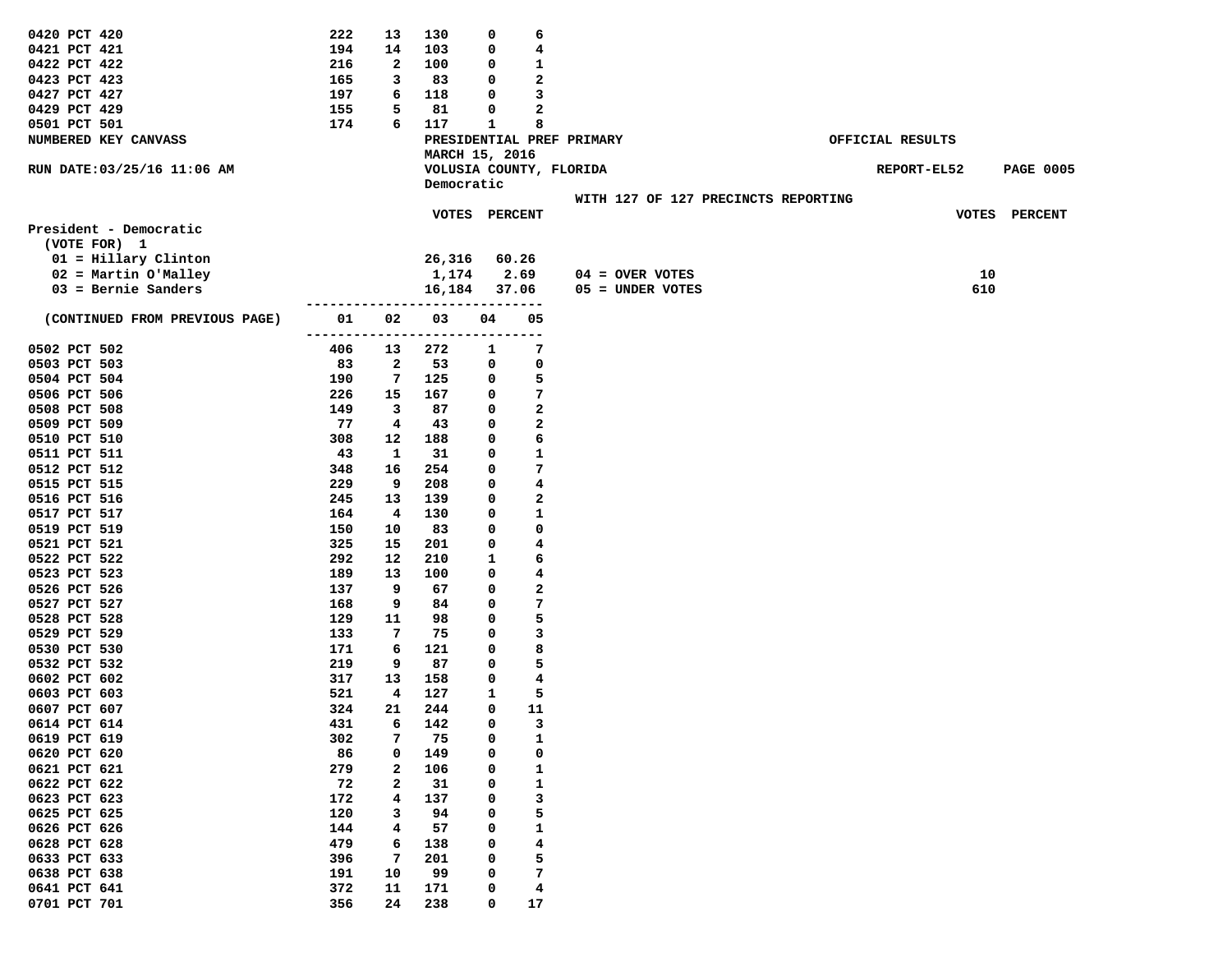| 0703 PCT 703                   | 290        | 19       | 196                     | 0        | 13                      |                                     |                  |                  |
|--------------------------------|------------|----------|-------------------------|----------|-------------------------|-------------------------------------|------------------|------------------|
| 0705 PCT 705                   | 100        | 5        | 84                      | 0        | 0                       |                                     |                  |                  |
| 0706 PCT 706                   | 297        | 11       | 172                     | 0        | 11                      |                                     |                  |                  |
| 0709 PCT 709                   | 204        | 9        | 145                     | 0        | 4                       |                                     |                  |                  |
| 0711 PCT 711                   | 270        | 25       | 170                     | 0        | 12                      |                                     |                  |                  |
| 0712 PCT 712                   | 124        | 4        | 101                     | 0        | 3                       |                                     |                  |                  |
| 0714 PCT 714                   | 294        | 14       | 147                     | 0        | 11                      |                                     |                  |                  |
| 0716 PCT 716                   | 147        | 10       | 62                      | 0        | 8                       |                                     |                  |                  |
| 0717 PCT 717                   | 135        | 3        | 98                      | 0        | $\mathbf{1}$            |                                     |                  |                  |
| 0718 PCT 718                   | 290        | 10       | 180                     | 0        | 11                      |                                     |                  |                  |
| 0719 PCT 719                   | 128        | 7        | 98                      | 0        | 7                       |                                     |                  |                  |
| 0720 PCT 720                   | 55         | 1        | 52                      | 0        | $\mathbf{2}$            |                                     |                  |                  |
| 0722 PCT 722                   | 167        | 11       | 107                     | 0        | $\mathbf{2}$            |                                     |                  |                  |
| 0725 PCT 725                   | 184        | 8        | 100                     | $\Omega$ | 4                       |                                     |                  |                  |
| 0726 PCT 726                   | 216        | 4        | 150                     | 0        | 2                       |                                     |                  |                  |
| NUMBERED KEY CANVASS           |            |          |                         |          |                         | PRESIDENTIAL PREF PRIMARY           | OFFICIAL RESULTS |                  |
|                                |            |          | MARCH 15, 2016          |          |                         |                                     |                  |                  |
| RUN DATE: 03/25/16 11:06 AM    |            |          | VOLUSIA COUNTY, FLORIDA |          |                         |                                     | REPORT-EL52      | <b>PAGE 0006</b> |
|                                |            |          | Democratic              |          |                         |                                     |                  |                  |
|                                |            |          |                         |          |                         | WITH 127 OF 127 PRECINCTS REPORTING |                  |                  |
|                                |            |          | <b>VOTES</b>            |          | <b>PERCENT</b>          |                                     |                  | VOTES PERCENT    |
| President - Democratic         |            |          |                         |          |                         |                                     |                  |                  |
| (VOTE FOR) 1                   |            |          |                         |          |                         |                                     |                  |                  |
| 01 = Hillary Clinton           |            |          | 26,316                  |          | 60.26                   |                                     |                  |                  |
| 02 = Martin O'Malley           |            |          | 1,174                   |          | 2.69                    | $04 =$ OVER VOTES                   | 10               |                  |
| $03$ = Bernie Sanders          |            |          | 16,184                  |          | 37.06                   | 05 = UNDER VOTES                    | 610              |                  |
|                                |            |          |                         |          |                         |                                     |                  |                  |
| (CONTINUED FROM PREVIOUS PAGE) | 01         | 02       | 03                      | 04       | 05                      |                                     |                  |                  |
| 0728 PCT 728                   |            |          |                         |          | $- -$<br>3              |                                     |                  |                  |
| 0729 PCT 729                   | 269<br>263 | 17<br>10 | 222<br>164              | 0<br>0   | 5                       |                                     |                  |                  |
| 0732 PCT 732                   | 314        | 15       | 164                     | 2        | 15                      |                                     |                  |                  |
| 0733 PCT 733                   | 176        | 9        | 137                     | 0        | 2                       |                                     |                  |                  |
| 0803 PCT 803                   | 96         | 6        | 64                      | 0        | 2                       |                                     |                  |                  |
| 0804 PCT 804                   | 255        | 15       | 182                     | 0        | 5                       |                                     |                  |                  |
| 0805 PCT 805                   | 333        | 13       | 264                     | 1        | 8                       |                                     |                  |                  |
| 0807 PCT 807                   | 145        | 14       | 84                      | 0        | 6                       |                                     |                  |                  |
| 0808 PCT 808                   | 465        | 16       | 230                     | 0        | 12                      |                                     |                  |                  |
| 0809 PCT 809                   | 64         | 3        | 67                      | 0        | 0                       |                                     |                  |                  |
| 0810 PCT 810                   | 133        | 3        | 130                     | 0        | 2                       |                                     |                  |                  |
| 0812 PCT 812                   | 263        | 5        | 141                     | 0        | 0                       |                                     |                  |                  |
| 0813 PCT 813                   | 162        | 4        | 81                      | 0        | 1                       |                                     |                  |                  |
| 0814 PCT 814                   | 157        | 8        | 142                     | 0        | 11                      |                                     |                  |                  |
| 0816 PCT 816                   | 90         | 10       | 73                      | 0        | 5                       |                                     |                  |                  |
| 0901 PCT 901                   | 151        | 12       | 135                     | 0        | 6                       |                                     |                  |                  |
| 0902 PCT 902                   | 209        | 21       | 194                     | 0        | 17                      |                                     |                  |                  |
| 0903 PCT 903                   | 234        | 19       | 183                     | 0        | 23                      |                                     |                  |                  |
| 0904 PCT 904                   | 250        | 11       | 171                     | 0        | 15                      |                                     |                  |                  |
| 0907 PCT 907                   | 211        | 16       | 156                     | 1        | 11                      |                                     |                  |                  |
| 0909 PCT 909                   | 131        | 6        | 61                      | 0        | $\overline{\mathbf{2}}$ |                                     |                  |                  |
| 0910 PCT 910                   | 85         | 7        | 84                      | 0        | 5                       |                                     |                  |                  |
|                                |            | ====:    |                         |          |                         |                                     |                  |                  |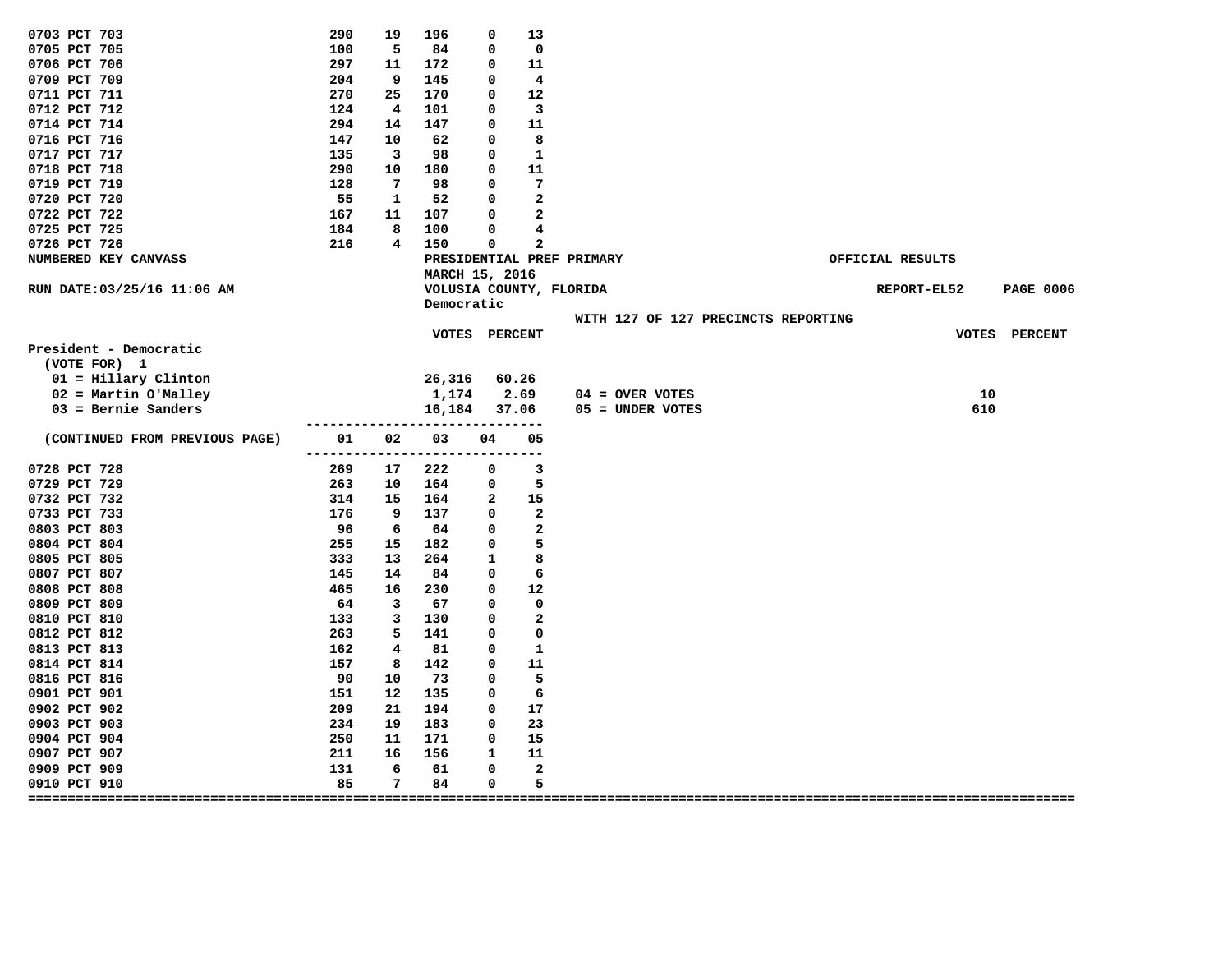| NUMBERED KEY CANVASS         |         |        |                         |           | PRESIDENTIAL PREF PRIMARY |        |                                     |              |          | OFFICIAL RESULTS  |           |        |             |                   |                                |
|------------------------------|---------|--------|-------------------------|-----------|---------------------------|--------|-------------------------------------|--------------|----------|-------------------|-----------|--------|-------------|-------------------|--------------------------------|
|                              |         |        | MARCH 15, 2016          |           |                           |        |                                     |              |          |                   |           |        |             |                   |                                |
| RUN DATE:03/25/16 11:06 AM   |         |        |                         |           | VOLUSIA COUNTY, FLORIDA   |        |                                     |              |          |                   |           |        | REPORT-EL52 |                   | <b>PAGE 0007</b>               |
|                              |         |        | Republican              |           |                           |        |                                     |              |          |                   |           |        |             |                   |                                |
|                              |         |        |                         |           |                           |        | WITH 127 OF 127 PRECINCTS REPORTING |              |          |                   |           |        |             |                   |                                |
| President - Republican       |         |        | <b>VOTES</b>            |           | <b>PERCENT</b>            |        |                                     |              |          |                   |           |        |             |                   | VOTES PERCENT                  |
| (VOTE FOR) 1                 |         |        |                         |           |                           |        |                                     |              |          |                   |           |        |             |                   |                                |
| $01 =$ Jeb Bush              |         |        | 1,561                   |           | 2.43                      |        |                                     |              |          |                   |           |        |             |                   |                                |
| $02 = Ben Carson$            |         |        | 589                     |           | .92                       |        | $09 =$ John R. Kasich               |              |          |                   |           |        |             | 3,972             | 6.19                           |
| $03$ = Chris Christie        |         |        | 82                      |           | .13                       |        | $10 =$ Rand Paul                    |              |          |                   |           |        |             | 123               | .19                            |
| $04 =$ Ted Cruz              |         |        | 9,933                   |           | 15.48                     |        | $11 = Marco Rubio$                  |              |          |                   |           |        |             | 13,503            | 21.05                          |
| 05 = Carly Fiorina           |         |        | 43                      |           | .07                       |        | $12$ = Rick Santorum                |              |          |                   |           |        |             | 31                | .05                            |
| 06 = Jim Gilmore             |         |        |                         | 9         | .01                       |        | $13 = Donald J. Trump$              |              |          |                   |           |        |             | 34,204            | 53.31                          |
| $07$ = Lindsey Graham        |         |        | 22                      |           | .03                       |        | $14 =$ OVER VOTES                   |              |          |                   |           |        |             | 19                |                                |
| 08 = Mike Huckabee           |         |        | 83                      |           | .13                       |        | $15 =$ UNDER VOTES                  |              |          |                   |           |        |             | 76                |                                |
|                              |         |        |                         |           |                           |        |                                     |              |          |                   |           |        |             |                   |                                |
|                              | 01      | 02     | 03                      | 04        | 05                        | 06     | 07                                  | 08           | 09       | 10                | 11        | 12     | 13          | 14                | 15                             |
|                              |         |        |                         |           |                           |        |                                     |              |          |                   |           |        |             |                   |                                |
| 0101 PCT 101                 | 6       | 2      | 0                       | 45        | 0                         | 0      | 0                                   | 0            | 3        | 1                 | 41        | 0      | 127         | 0                 | 0                              |
| 0105 PCT 105                 | 2       | 3      | 0                       | 28        | 0                         | 0      | 0                                   | 0            | 3        | 0                 | 27        | 0      | 86          | 0                 | 0                              |
| 0107 PCT 107                 | 5       | 6      | 0                       | 55        | 0                         | 0      | 0                                   | 0            | 14       | 1                 | 46        | 1      | 233         | 1                 | 0                              |
| 0201 PCT 201                 | 21      | 14     | 2                       | 215       | 0                         | 0      | 0                                   | 6            | 70       | 0                 | 266       | 0      | 576         | 0                 | 2                              |
| 0202 PCT 202                 | 19      | 7      | 0                       | 122       | 1                         | 0      | $\Omega$                            | $\mathbf{2}$ | 41       | 0                 | 125       | 0      | 404         | 0                 | $\overline{a}$                 |
| 0203 PCT 203                 | 1       | 1      | 0                       | 30        | 0                         | 0      | 0                                   | 1            | 4        | 1                 | 23        | 0      | 63          | 0                 | 0                              |
| 0204 PCT 204                 | 3       | 1      | 0                       | 21        | 0                         | 0      | 0                                   | 0            | 7        | 0                 | 24        | 1      | 76          | 0                 | 1                              |
| 0205 PCT 205                 | 9       | 2      | 0                       | 60        | 0                         | 0      | 0                                   | 0            | 9        | 1                 | 68        | 0      | 168         | 0                 | 0                              |
| 0206 PCT 206                 | 10      | 8      | 1                       | 134       | 0                         | 0      | 0                                   | 0            | 31       | 0                 | 122       | 0      | 272         | 0                 | 0                              |
| 0207 PCT 207                 | 10      | 8      | 0                       | 119       | 0                         | 0      | 0                                   | 1            | 39       | 0                 | 129       | 1      | 338         | 0                 | 0                              |
| 0208 PCT 208                 | 27      | 9      | 1                       | 190       | 0                         | 0      | 0                                   | 2            | 51       | 2                 | 206       | 0      | 512         | 0                 | 0                              |
| 0212 PCT 212                 | 27      | 4      | 2                       | 107       | 3                         | 1      | 0                                   | 1            | 55       | $\mathbf{2}$      | 167       | 0      | 273         | 0                 | 2                              |
| 0215 PCT 215                 | 31      | 8      | 1                       | 185       | 0                         | 0      | 0                                   | 3            | 112      | $\mathbf{2}$      | 308       | 1      | 477         | 0                 | 0                              |
| 0216 PCT 215 B               | 0       | 0      | 0                       | 0         | 0                         | 0      | $\Omega$                            | 0            | 0        | 0                 | 0         | 0      | 0           | 0                 | 0                              |
| 0217 PCT 216                 | 20      | 8      | 3                       | 128       | 0                         | 0      | 0                                   | 4            | 44       | 4                 | 170       | 0      | 335         | 1                 | 0                              |
| 0218 PCT 217                 | 19      | 13     | 2                       | 61        | 0                         | 0      | 0                                   | 1            | 33       | 0                 | 72        | 1      | 91          | 0                 | 0                              |
| 0219 PCT 218                 | 22      | 10     | 2                       | 147       | 0                         | 0      | 0                                   | 0            | 46       | 1                 | 168       | 2      | 304         | 1                 | 0                              |
| 0220 PCT 220                 | 1       | 0      | 0                       | 0         | 0                         | 0      | 0                                   | 0            | 0        | 0                 | 1         | 0      | 1           | 0                 | 0                              |
| 0222 PCT 222                 | 9       | 8      | 0                       | 78        | 0                         | 0      | 1                                   | 3            | 23       | 0                 | 80        | 0      | 290         | 0                 | 0                              |
| 0223 PCT 223                 | 1       | 0      | 0                       | 10        | 0                         | 0      | 0                                   | 0            | 8        | 1                 | 17        | 0      | 34          | 0                 | 0                              |
| 0224 PCT 224                 | 11      | 16     | 0                       | 164       | 0                         | 0      | 1                                   | 1            | 40       | 1                 | 207       | 0      | 439         | 0                 | 1                              |
| 0301 PCT 301                 | 13      | 6      | 0                       | 114       | 0                         | 1      | 1                                   | 0            | 10       | 1                 | 107       | 2      | 319         | 0                 | 0                              |
| 0303 PCT 303                 | 37      | 5      | 0                       | 103       | 1                         | 0      | 0                                   | $\mathbf{2}$ | 63       | 3                 | 148       | 1      | 294         | 0                 | 0                              |
| 0304 PCT 303 B               | 0       | 0      | 0                       | 0         | 0                         | 0      | 0                                   | 0            | 0        | 0                 | 0         | 0      | 0           | 0                 | 0                              |
| 0305 PCT 304                 | 12      | 5      | 0                       | 148       | 1                         | 0      | 0                                   | 0            | 38       | 2                 | 193       | 1      | 410         | 0                 | 1                              |
| 0306 PCT 305                 | 20      | 7      | 3                       | 164       | 1                         | 0      | 0                                   | 1            | 35       | 2                 | 212       | 1      | 458         | 0                 | $\mathbf{1}$                   |
| 0307 PCT 306                 | 19      | 9<br>3 | 1<br>$\Omega$           | 195       | 0<br>0                    | 0<br>O | $\mathbf 0$<br>$\mathbf{1}$         | 0<br>0       | 80       | $\mathbf{1}$<br>O | 261       | 0<br>0 | 654         | 0<br>$\mathbf{1}$ | $\overline{a}$<br>$\mathbf{1}$ |
| 0308 PCT 307                 | 16      |        |                         | 104       |                           |        |                                     |              | 24       |                   | 103       |        | 285         |                   |                                |
| 0309 PCT 308<br>0310 PCT 309 | 9<br>18 | 4<br>9 | $\mathbf{2}$<br>1       | 88<br>105 | 0<br>1                    | 0<br>0 | 1<br>0                              | 1<br>з       | 18<br>32 | 0                 | 83<br>126 | 0      | 262<br>284  | 0<br>0            | 0<br>1                         |
| 0401 PCT 401                 | 28      | 8      | 0                       | 140       |                           | 0      | 0                                   | 1            | 38       | з<br>2            | 148       | 1<br>1 |             | 0                 | 2                              |
| 0403 PCT 403                 | 7       | 5      | 2                       | 75        | 0                         |        |                                     | 0            |          | 1                 | 80        | 0      | 369<br>181  |                   | $\mathbf 1$                    |
| 0404 PCT 404                 | 7       | 5      | 1                       | 89        | 0<br>0                    | 0<br>0 | 1<br>O                              | 0            | 14<br>11 | 1                 | 72        | 0      | 211         | 0<br>0            | 0                              |
| 0405 PCT 405                 | 8       | 6      | 1                       | 60        | 0                         | 0      | 0                                   | 0            | 6        | 1                 | 53        | 0      | 141         | 0                 | 0                              |
| 0406 PCT 406                 | 19      | 6      | 0                       | 162       | 0                         | 1      | 0                                   | 1            | 35       | 1                 | 185       | 1      | 375         | 1                 | 0                              |
| 0407 PCT 407                 | 14      | з      | 0                       | 77        | 3                         | 0      | 0                                   | 0            | 19       | 1                 | 108       | 0      | 208         | 0                 | 0                              |
| 0410 PCT 410                 | 6       | 6      | 1                       | 73        | 1                         | 0      | 0                                   | 1            | 13       | 1                 | 78        | 0      | 190         | 0                 | 0                              |
| 0411 PCT 411                 | 9       | 7      | 1                       | 73        | 0                         | 0      | O                                   | 1            | 14       | 1                 | 83        | O      | 215         | 0                 | 0                              |
| 0412 PCT 412                 | 4       | 0      | 0                       | 51        | 0                         | 0      | 0                                   | 2            | 9        | 1                 | 38        | 0      | 156         | 0                 | 0                              |
| 0413 PCT 413                 | 8       | 7      | $\overline{\mathbf{2}}$ | 72        | 0                         | 0      | 0                                   | 0            | 16       | $\mathbf{1}$      | 71        | 0      | 181         | 0                 | 0                              |
|                              |         |        |                         |           |                           |        |                                     |              |          |                   |           |        |             |                   |                                |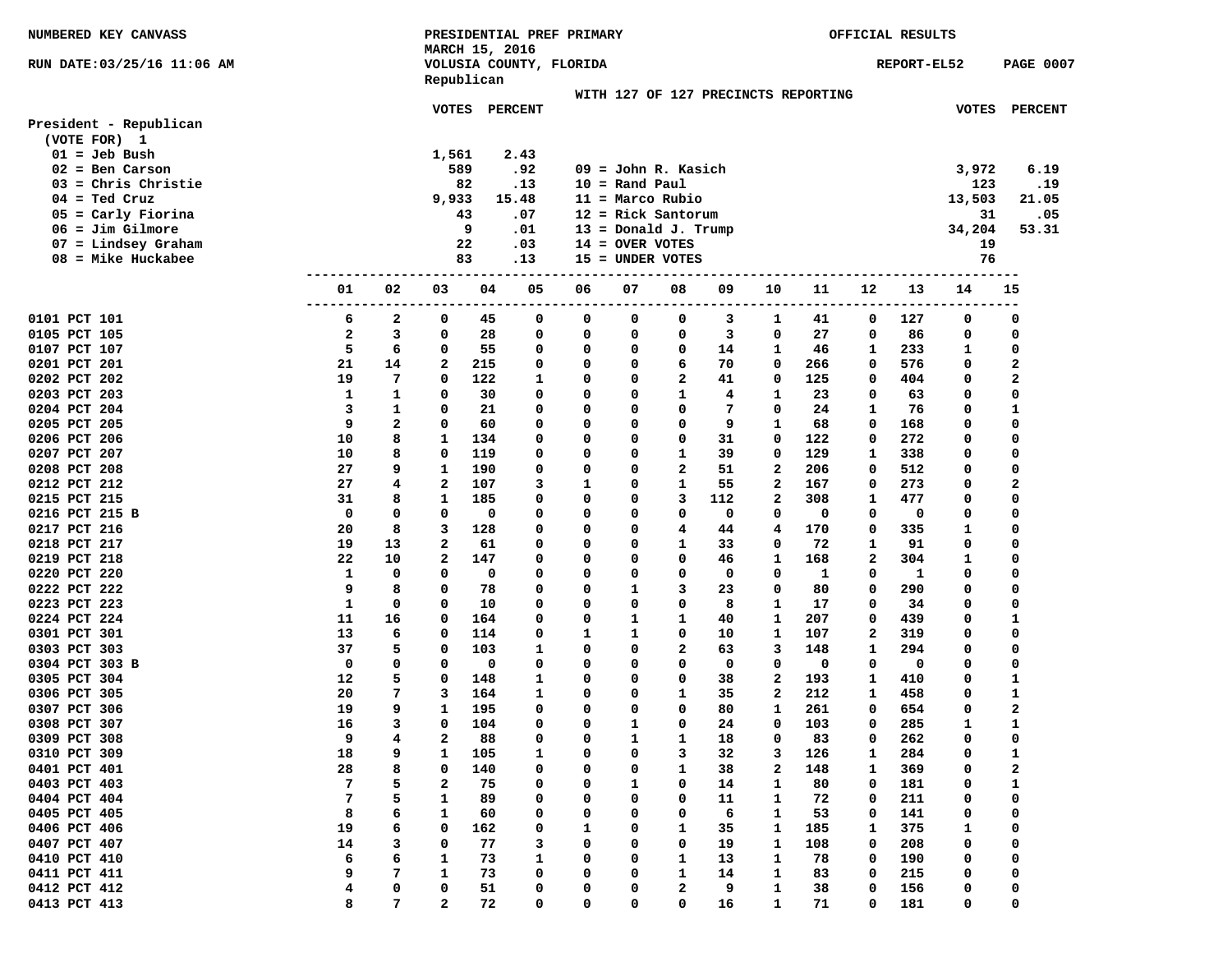| 0414 PCT 414                   | 4  | 5            | 1            | 82             | 0                         | 0             | 0                                   | 0            | 22      | 0                       | 79  | 0            | 218              | 0            | 1                |
|--------------------------------|----|--------------|--------------|----------------|---------------------------|---------------|-------------------------------------|--------------|---------|-------------------------|-----|--------------|------------------|--------------|------------------|
| 0415 PCT 415                   | 6  | 1            | $\mathbf{2}$ | 71             | 0                         | 0             | 0                                   | 1            | 20      | 1                       | 81  | 0            | 206              | 0            | 1                |
| 0416 PCT 416                   | 12 | 4            | 0            | 84             | 0                         | 0             | 0                                   | 2            | 28      | 1                       | 120 | 0            | 243              | 0            | $\mathbf{1}$     |
| 0417 PCT 417                   | 6  | 2            | 1            | 17             | 0                         | 0             | 0                                   | 0            | 3       | 0                       | 14  | O            | 51               | 0            | 0                |
| 0419 PCT 419                   | 4  | $\mathbf{2}$ | 0            | 25             | 0                         | 0             | 1                                   | 1            | 8       | 0                       | 44  | O            | 76               | 0            | 1                |
| 0420 PCT 420                   | 10 | 4            | 0            | 119            | 0                         | 0             | 0                                   | 2            | 29      | 2                       | 96  | 0            | 266              | 0            | 1                |
|                                |    |              | $\mathbf 1$  |                | O                         |               |                                     |              |         |                         |     | O            |                  |              |                  |
| 0421 PCT 421                   | 7  | 6            | 0            | 115            |                           | 1<br>$\Omega$ | 0<br>0                              | 0            | 36<br>9 | 1                       | 98  |              | 417              | 0            | 1                |
| 0422 PCT 422                   | 3  | 4            |              | 64             | 0                         |               |                                     | 0            |         | 1                       | 87  | 0            | 159              | 0            | 0                |
| NUMBERED KEY CANVASS           |    |              |              |                | PRESIDENTIAL PREF PRIMARY |               |                                     |              |         |                         |     |              | OFFICIAL RESULTS |              |                  |
|                                |    |              |              | MARCH 15, 2016 |                           |               |                                     |              |         |                         |     |              |                  |              |                  |
| RUN DATE:03/25/16 11:06 AM     |    |              |              |                | VOLUSIA COUNTY, FLORIDA   |               |                                     |              |         |                         |     |              | REPORT-EL52      |              | <b>PAGE 0008</b> |
|                                |    |              |              | Republican     |                           |               |                                     |              |         |                         |     |              |                  |              |                  |
|                                |    |              |              |                |                           |               | WITH 127 OF 127 PRECINCTS REPORTING |              |         |                         |     |              |                  |              |                  |
|                                |    |              | <b>VOTES</b> |                | <b>PERCENT</b>            |               |                                     |              |         |                         |     |              |                  | <b>VOTES</b> | <b>PERCENT</b>   |
| President - Republican         |    |              |              |                |                           |               |                                     |              |         |                         |     |              |                  |              |                  |
| (VOTE FOR) 1                   |    |              |              |                |                           |               |                                     |              |         |                         |     |              |                  |              |                  |
| $01 =$ Jeb Bush                |    |              | 1,561        |                | 2.43                      |               |                                     |              |         |                         |     |              |                  |              |                  |
| $02 = Ben Carson$              |    |              |              | 589            | .92                       |               | $09 =$ John R. Kasich               |              |         |                         |     |              |                  | 3,972        | 6.19             |
| $03$ = Chris Christie          |    |              |              | 82             | .13                       |               | $10 =$ Rand Paul                    |              |         |                         |     |              |                  | 123          | .19              |
| $04 =$ Ted Cruz                |    |              | 9,933        |                | 15.48                     |               | 11 = Marco Rubio                    |              |         |                         |     |              |                  | 13,503       | 21.05            |
| $05 =$ Carly Fiorina           |    |              |              | 43             | .07                       | 12            | = Rick Santorum                     |              |         |                         |     |              |                  | 31           | .05              |
| $06 = Jim Gilmore$             |    |              |              | 9              | .01                       | 13.           | = Donald J. Trump                   |              |         |                         |     |              |                  | 34,204       | 53.31            |
| $07$ = Lindsey Graham          |    |              |              | 22             | .03                       |               | $14 =$ OVER VOTES                   |              |         |                         |     |              |                  | 19           |                  |
| $08$ = Mike Huckabee           |    |              |              | 83             | .13                       | 15            | = UNDER VOTES                       |              |         |                         |     |              |                  | 76           |                  |
|                                |    |              |              |                |                           |               |                                     |              |         |                         |     |              |                  |              |                  |
| (CONTINUED FROM PREVIOUS PAGE) | 01 | 02           | 03           | 04             | 05                        | 06            | 07                                  | 08           | 09      | 10                      | 11  | 12           | 13               | 14           | 15               |
|                                |    |              |              |                |                           |               |                                     |              |         |                         |     |              |                  |              |                  |
| 0423 PCT 423                   | 6  | 2            | 0            | 64             | 1                         | 0             | 0                                   | 0            | 19      | 2                       | 79  | 1            | 162              | 0            | 0                |
| 0427 PCT 427                   | 2  | 4            | 0            | 81             | 0                         | 0             | 0                                   | 1            | 11      | 3                       | 61  | 1            | 181              | 0            | 2                |
| 0429 PCT 429                   | 6  | 1            | 0            | 39             | 0                         | 0             | 0                                   | 0            | 4       | 0                       | 61  | 0            | 124              | 0            | 1                |
| 0501 PCT 501                   | 6  | 8            | 0            | 85             | 0                         | 0             | 0                                   | 0            | 50      | 2                       | 159 | 0            | 420              | 0            | 0                |
| 0502 PCT 502                   | 24 | 5            | 1            | 133            | 0                         | 0             | 0                                   | 1            | 81      | 0                       | 187 | $\mathbf{2}$ | 669              | 1            | 2                |
| 0503 PCT 503                   | 10 | 1            | 1            | 43             | 0                         | 0             | 0                                   | 1            | 27      | 1                       | 68  | 0            | 181              | 0            | 0                |
| 0504 PCT 504                   | 12 | 6            | $\Omega$     | 49             | 0                         | 0             | $\overline{a}$                      | 0            | 20      | $\overline{\mathbf{2}}$ | 84  | 1            | 277              | 0            | 0                |
| 0506 PCT 506                   | 19 | 4            | 0            | 84             | 4                         | 0             | 0                                   | $\mathbf{2}$ | 57      | 1                       | 149 | 0            | 329              | 0            | 1                |
| 0508 PCT 508                   | 10 | 4            | 0            | 90             | 0                         | 0             | 0                                   | 1            | 35      | 1                       | 108 | 0            | 231              | 0            | 0                |
| 0509 PCT 509                   | 10 | 3            | 1            | 56             | 1                         | 0             | 0                                   | 0            | 14      | 1                       | 48  | 0            | 140              | 0            | 0                |
| 0510 PCT 510                   | 26 | 8            | 1            | 205            | 0                         | 0             | 0                                   | 2            | 87      | 1                       | 313 | 1            | 580              | 0            | 0                |
| 0511 PCT 511                   | 2  | 3            | 0            | 47             | 0                         | 0             | 0                                   | 1            | 12      | 0                       | 28  | 0            | 130              | 0            | 0                |
| 0512 PCT 512                   | 20 | 8            | 4            | 127            | 0                         | 0             | 0                                   | $\mathbf{2}$ | 116     | 0                       | 248 | 0            | 465              | 0            | 2                |
| 0515 PCT 515                   | 10 | 3            | 4            | 60             | 2                         | 0             | 0                                   | 0            | 22      | 0                       | 90  | 1            | 247              | 0            | 1                |
| 0516 PCT 516                   | 21 | 7            | 2            | 96             | 2                         | 0             | 0                                   | 1            | 79      | $\mathbf{2}$            | 153 | 0            | 364              | 0            | 0                |
| 0517 PCT 517                   | 19 | $\mathbf{2}$ | $\Omega$     | 40             | 0                         | 0             | 0                                   | 0            | 39      | $\mathbf{2}$            | 100 | 0            | 244              | 0            | $\mathbf{1}$     |
| 0519 PCT 519                   | 10 | 6            | 0            | 51             | 0                         | 1             | 0                                   | 0            | 11      | 1                       | 45  | 0            | 127              | 0            | 0                |
| 0521 PCT 521                   | 39 | 10           | 5            | 125            | 1                         | 0             | 0                                   | 2            | 65      | $\mathbf{2}$            | 192 | 0            | 517              | 0            | 1                |
| 0522 PCT 522                   | 16 | 9            | $\mathbf{1}$ | 126            | 2                         | 1             | 1                                   | 0            | 37      | 1                       | 128 | 0            | 361              | 0            | $\mathbf{1}$     |
| 0523 PCT 523                   | q  | 4            | 0            | 37             | $\Omega$                  | $\Omega$      | 2                                   | $\Omega$     | 4       | 1                       | 49  |              | 179              |              | $\Omega$         |
| 0526 PCT 526                   | 5  | 1            | 0            | 36             | 0                         | 0             | 0                                   | 0            | 11      | 1                       | 57  | 0            | 111              | 0            | 1                |
| 0527 PCT 527                   | 13 | 1            | 0            | 23             | 0                         | 0             | 0                                   | 0            | 19      | 0                       | 41  | 0            | 126              | 0            | 0                |
| 0528 PCT 528                   | 7  | 3            | 1            | 14             | 0                         | 0             | 0                                   | 0            | 9       | 2                       | 22  | 1            | 128              | 0            | 0                |
| 0529 PCT 529                   | 7  | 4            | 0            | 28             | 0                         | 0             | 0                                   | 0            | 18      | 0                       | 42  | 0            | 112              | 0            | 1                |
| 0530 PCT 530                   | 2  | 2            | 1            | 41             | 0                         | 0             | 0                                   | 0            | 11      | 1                       | 42  | 1            | 122              | 0            | 0                |
| 0532 PCT 532                   | 10 | з            | 2            | 121            | 0                         | 0             | 1                                   | 0            | 61      | 0                       |     | 0            | 458              | 0            | 0                |
| 0602 PCT 602                   |    |              |              |                |                           |               |                                     |              |         |                         | 201 |              |                  |              |                  |
|                                | 27 | 7            | 0            | 116            | 0                         | 0             | 0                                   | 2            | 41      | 1                       | 165 | 0            | 388              | 0            | 1                |
| 0603 PCT 603                   | 3  | 5            | 0            | 17             | 1                         | 0             | 1                                   | 0            | 5       | 0                       | 30  | 0            | 104              | 0            | 0                |
| 0607 PCT 607                   | 21 | 4            | 0            | 96             | 0                         | 0             | 0                                   | 1            | 48      | 0                       | 143 | 0            | 434              | 1            | 0                |
| 0614 PCT 614                   | 6  | 3            | 0            | 31             | 0                         | 0             | 1                                   | 0            | 14      | 0                       | 34  | 0            | 58               | 0            | 2                |
| 0619 PCT 619                   | 1  | 4            | 0            | 2              | 0                         | 0             | 1                                   | 0            | 4       | 0                       | 10  | 0            | 41               | 0            | 0                |
| 0620 PCT 620                   | 0  | 0            | 0            | 0              | 0                         | 0             | 0                                   | 0            | 0       | 0                       | 3   | 0            | $\overline{a}$   | 0            | 0                |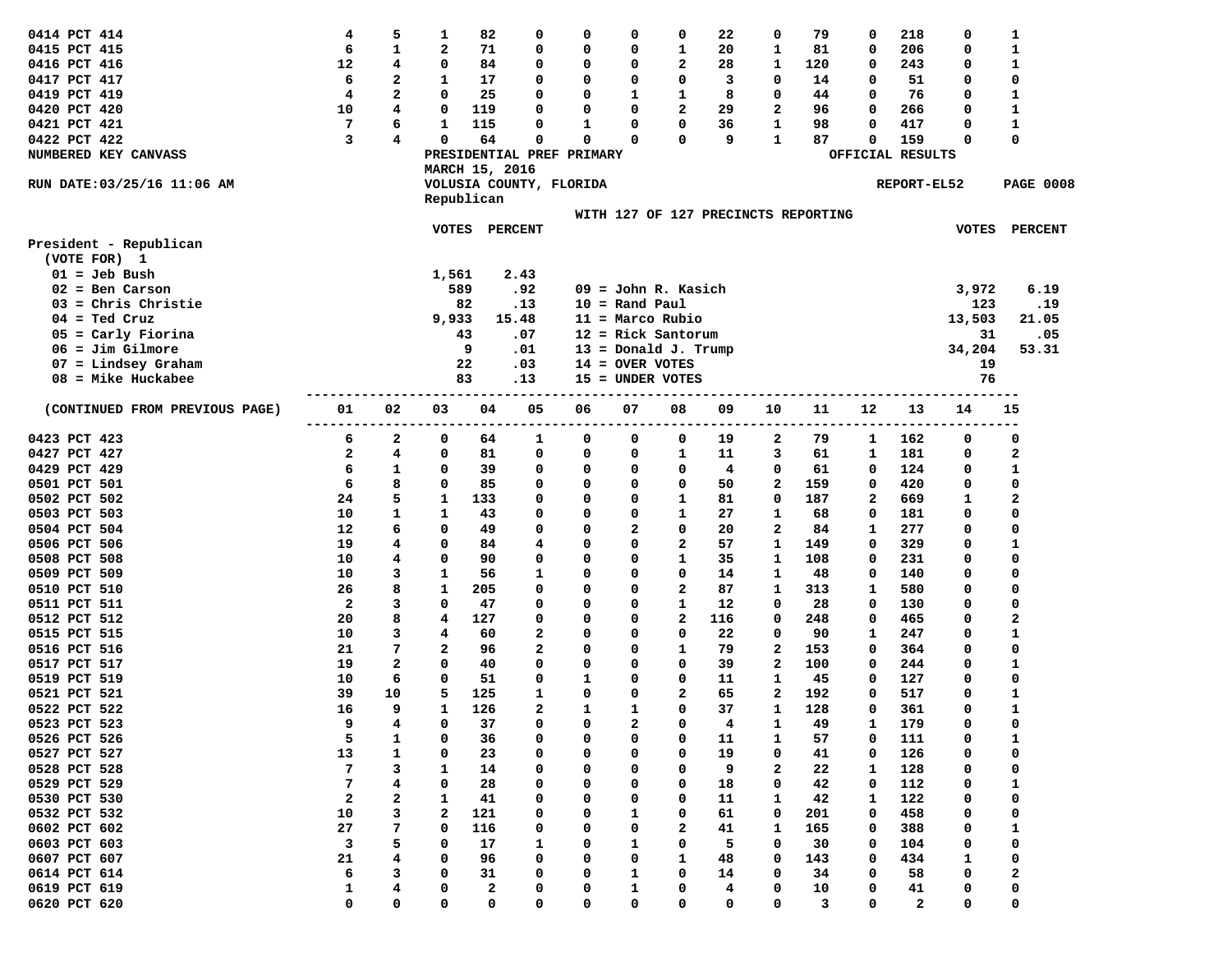| 0621 PCT 621                   | 2              | 3      | 0            | 10                        | 0            | 0            | 0                 | 1                                   | 1        | 0            | 4        | 0      | 20               | 0            | 0                |
|--------------------------------|----------------|--------|--------------|---------------------------|--------------|--------------|-------------------|-------------------------------------|----------|--------------|----------|--------|------------------|--------------|------------------|
| 0622 PCT 622                   | 3              | 1      | 0            | 6                         | 0            | 0            | 0                 | 0                                   | 4        | 0            | 10       | 0      | 44               | 0            | 0                |
| 0623 PCT 623                   | 7              | 1      | 1            | 21                        | 0            | 0            | 0                 | 0                                   | 22       | 2            | 50       | 1      | 215              | 0            | $\mathbf{1}$     |
| 0625 PCT 625                   | 6              | 8      | $\mathbf 0$  | 43                        | 1            | 0            | $\Omega$          | 0                                   | 31       | 0            | 75       | 1      | 206              | 0            | $\mathbf{1}$     |
| 0626 PCT 626                   | 10             | 4      | 0            | 8                         | 0            | 0            | O                 | 2                                   | 11       | O            | 31       | 0      | 114              | 0            | 0                |
| 0628 PCT 628                   | 1              | 7      | 0            | 21                        | 0            | 0            | 0                 | 1                                   | 4        | 0            | 34       | 0      | 65               | 0            | 0                |
| 0633 PCT 633                   | 6              | 3      | $\mathbf 0$  | 47                        | $\mathbf{1}$ | 0            | 1                 | 1                                   | 22       | O            | 64       | 0      | 201              | 0            | 2                |
| 0638 PCT 638                   | 12             | 2      | 3            | 46                        | 0            | 0            | 0                 | 0                                   | 24       | 1            | 75       | 0      | 274              | 0            | 0                |
| 0641 PCT 641                   | 29             | 6      | 1            | 126                       | 0            | 0            | $\Omega$          | 1                                   | 65       | $\mathbf{2}$ | 203      | 0      | 530              | 0            | 1                |
| 0701 PCT 701                   | 21             | 11     | 1            | 103                       | 1            | 0            | O                 | 0                                   | 37       | 1            | 136      | 1      | 409              | 0            | $\overline{a}$   |
| 0703 PCT 703                   | 14             | 1      | 0            | 102                       | 0            | 0            | 0                 | 1                                   | 34       | 1            | 121      | 0      | 343              | 0            | 0                |
| 0705 PCT 705                   | $\overline{7}$ | 7      | 0            | 51                        | 0            | 0            | 0                 | 1                                   | 24       | 1            | 60       | 0      | 195              | 0            | 0                |
| 0706 PCT 706                   | 30             | 8      | 1            | 110                       | 1            | 0            | 1                 | 1                                   | 96       | $\mathbf{2}$ | 249      | 0      | 665              | 0            | $\overline{a}$   |
| 0709 PCT 709                   | 17             | 3      | 0            | 57                        | 0            | 0            | 0                 | 0                                   | 10       | 1            | 79       | 0      | 306              | 0            | $\overline{a}$   |
| 0711 PCT 711                   | 19             | 5      | 0            | 94                        | 1            | 0            | 0                 | 1                                   | 42       | 3            | 109      | 0      | 359              | 0            | 0                |
| 0712 PCT 712                   | 10             | 5      | 0            | 54                        | 2            | 0            | 0                 | 0                                   | 19       | 0            | 87       | 0      | 169              | 0            | 0                |
| NUMBERED KEY CANVASS           |                |        |              | PRESIDENTIAL PREF PRIMARY |              |              |                   |                                     |          |              |          |        | OFFICIAL RESULTS |              |                  |
|                                |                |        |              | MARCH 15, 2016            |              |              |                   |                                     |          |              |          |        |                  |              |                  |
| RUN DATE: 03/25/16 11:06 AM    |                |        |              | VOLUSIA COUNTY, FLORIDA   |              |              |                   |                                     |          |              |          |        | REPORT-EL52      |              | <b>PAGE 0009</b> |
|                                |                |        |              | Republican                |              |              |                   |                                     |          |              |          |        |                  |              |                  |
|                                |                |        |              |                           |              |              |                   | WITH 127 OF 127 PRECINCTS REPORTING |          |              |          |        |                  |              |                  |
|                                |                |        | VOTES        | PERCENT                   |              |              |                   |                                     |          |              |          |        |                  |              | VOTES PERCENT    |
| President - Republican         |                |        |              |                           |              |              |                   |                                     |          |              |          |        |                  |              |                  |
| (VOTE FOR) 1                   |                |        |              |                           |              |              |                   |                                     |          |              |          |        |                  |              |                  |
| $01 =$ Jeb Bush                |                |        | 1,561        |                           | 2.43         |              |                   |                                     |          |              |          |        |                  |              |                  |
| $02 = Ben Carson$              |                |        |              | 589                       | .92          |              |                   | $09 =$ John R. Kasich               |          |              |          |        |                  | 3,972        | 6.19             |
| $03$ = Chris Christie          |                |        |              | 82                        | .13          |              | $10 =$ Rand Paul  |                                     |          |              |          |        |                  | 123          | .19              |
| $04 =$ Ted Cruz                |                |        | 9,933        |                           | 15.48        |              |                   | $11 = Marco Rubio$                  |          |              |          |        |                  | 13,503       | 21.05            |
| $05 =$ Carly Fiorina           |                |        |              | 43                        | .07          |              |                   | $12$ = Rick Santorum                |          |              |          |        |                  | 31           | .05              |
| $06 = Jim Gilmore$             |                |        |              | 9                         | .01          |              |                   | $13 = Donald J. Trump$              |          |              |          |        |                  | 34,204       | 53.31            |
| $07$ = Lindsey Graham          |                |        |              | 22                        | .03          |              | $14 =$ OVER VOTES |                                     |          |              |          |        |                  | 19           |                  |
| $08$ = Mike Huckabee           |                |        |              | 83                        | .13          |              |                   | 15 = UNDER VOTES                    |          |              |          |        |                  | 76           |                  |
| (CONTINUED FROM PREVIOUS PAGE) | 01             | 02     | 03           | 04                        | 05           | 06           | 07                | 08                                  | 09       | 10           | 11       | 12     | 13               | 14           | 15               |
|                                |                |        |              |                           |              |              |                   |                                     |          |              |          |        |                  |              |                  |
| 0714 PCT 714                   | 16             | 13     | 0            | 69                        | 0            | 0            | 0                 | 0                                   | 37       | 3            | 141      | 0      | 335              | 0            | 2                |
| 0716 PCT 716                   | 21             | 8      | 0            | 129                       | 0            | 0            | 0                 | 0                                   | 67       | 0            | 206      | 0      | 536              | 0            | 0                |
| 0717 PCT 717                   | 12             | 0      | 0            | 57                        | 1            | 0            | 1                 | 0                                   | 10       | 1            | 70       | 0      | 178              | 1            | 0                |
| 0718 PCT 718                   | 32             | 9      | 1            | 86                        | 1            | 0            | 0                 | 1                                   | 47       | 3            | 159      | 0      | 377              | 0            | 0                |
| 0719 PCT 719                   | 12             | 3      | 1            | 35                        | 1            | 0            | 0                 | 1                                   | 17       | 1            | 66       | 0      | 233              | 1            | 0                |
| 0720 PCT 720                   | 5              | 2      | 0            | 10                        | 0            | 0            | 0                 | 0                                   | 8        | 0            | 26       | 0      | 88               | 0            | 0                |
| 0722 PCT 722                   | 9              | 3      | 0            | 35                        | 0            | 0            | 0                 | 0                                   | 14       | 3            | 68       | 0      | 212              | 0            | 0                |
| 0725 PCT 725                   | 18             | 3      | 1            | 75                        | 1            | 0            | 0                 | 1                                   | 35       | 0            | 148      | 1      | 239              | 1            | 1                |
| 0726 PCT 726                   | 16             | 4      | 0            | 128                       | 1            | 0            | 0                 | 1                                   | 79       | 1            | 222      | 0      | 543              | 1            | 0                |
| 0728 PCT 728                   | 30             | 5      | $\mathbf{2}$ | 134                       | 0            | 0            | 0                 | 1                                   | 59       | 1            | 199      | 0      | 491              | 0            | 0                |
| 0729 PCT 729                   | 25             | 4      | 1            | 162                       | 0            | $\mathbf{1}$ | 0                 | $\mathbf{1}$                        | 69       | 0            | 207      | 0      | 558              | $\mathbf{2}$ | $\mathbf{1}$     |
| 0732 PCT 732                   | 22             | 1      | 1            | 124                       | $\sqrt{2}$   | U            | 0                 | 0                                   | 60       | 2            | 211      | 0      | 574              | 2            | 1                |
| 0733 PCT 733                   | 8              | 6      | 1            | 87                        | 0            | 0            | 0                 | 0                                   | 42       | 0            | 130      | 0      | 291              | 0            | 0                |
| 0803 PCT 803                   | 6              | 4      | 0            | 63                        | 0            | 0            | 1                 | 0                                   | 72       | 1            | 121      | 0      | 248              | 0            | 1                |
| 0804 PCT 804                   | 13             | 1      | 1            | 110                       | 0            | 0            | 0                 | 1                                   | 54       | 1            | 165      | 0      | 407              | 0            | 0                |
| 0805 PCT 805                   | 30             | 6      | з            | 131                       | 0            | 0            | 0                 | 0                                   | 113      | 0            | 303      | 1      | 611              | 0            | 0                |
| 0807 PCT 807                   | 9              | 2      | 0            | 45                        | 0            | 0            | 0                 | 0                                   | 10       | 1            | 47       | 0      | 183              | 0            | 2                |
| 0808 PCT 808                   | 24             | 5      | 2            | 128                       | 0            | 0            | 0                 | 0                                   | 79       | 5            | 231      | 0      | 659              | 0            | 3                |
| 0809 PCT 809                   | 5              | 0      | 1            | 17                        | 0            | 1            | 0                 | 0                                   | 21       | 0            | 33       | 0      | 61               | 0            | 1                |
| 0810 PCT 810                   | 3              | 5      | 0            | 47                        | 1            | 0            | 0                 | 1                                   | 16       | 1            | 77       | 0      | 136              | 0            | 0<br>1           |
| 0812 PCT 812                   |                |        |              |                           |              |              |                   |                                     |          |              |          |        |                  |              |                  |
|                                | 14             | з      | 0            | 73                        | 1            | 1            | 0                 | 2                                   | 57       | 1            | 145      | 0      | 320              | 0            |                  |
| 0813 PCT 813                   | 10             | з      | 0            | 56                        | 0            | 0            | 0                 | 0                                   | 56       | 1            | 158      | 0      | 254              | 0            | 0                |
| 0814 PCT 814<br>0816 PCT 816   | 10<br>7        | 4<br>1 | 0<br>0       | 81<br>74                  | 1<br>0       | 0<br>0       | 0<br>0            | 0<br>0                              | 27<br>11 | 2<br>0       | 87<br>56 | 0<br>0 | 260<br>285       | 0<br>1       | 1<br>0           |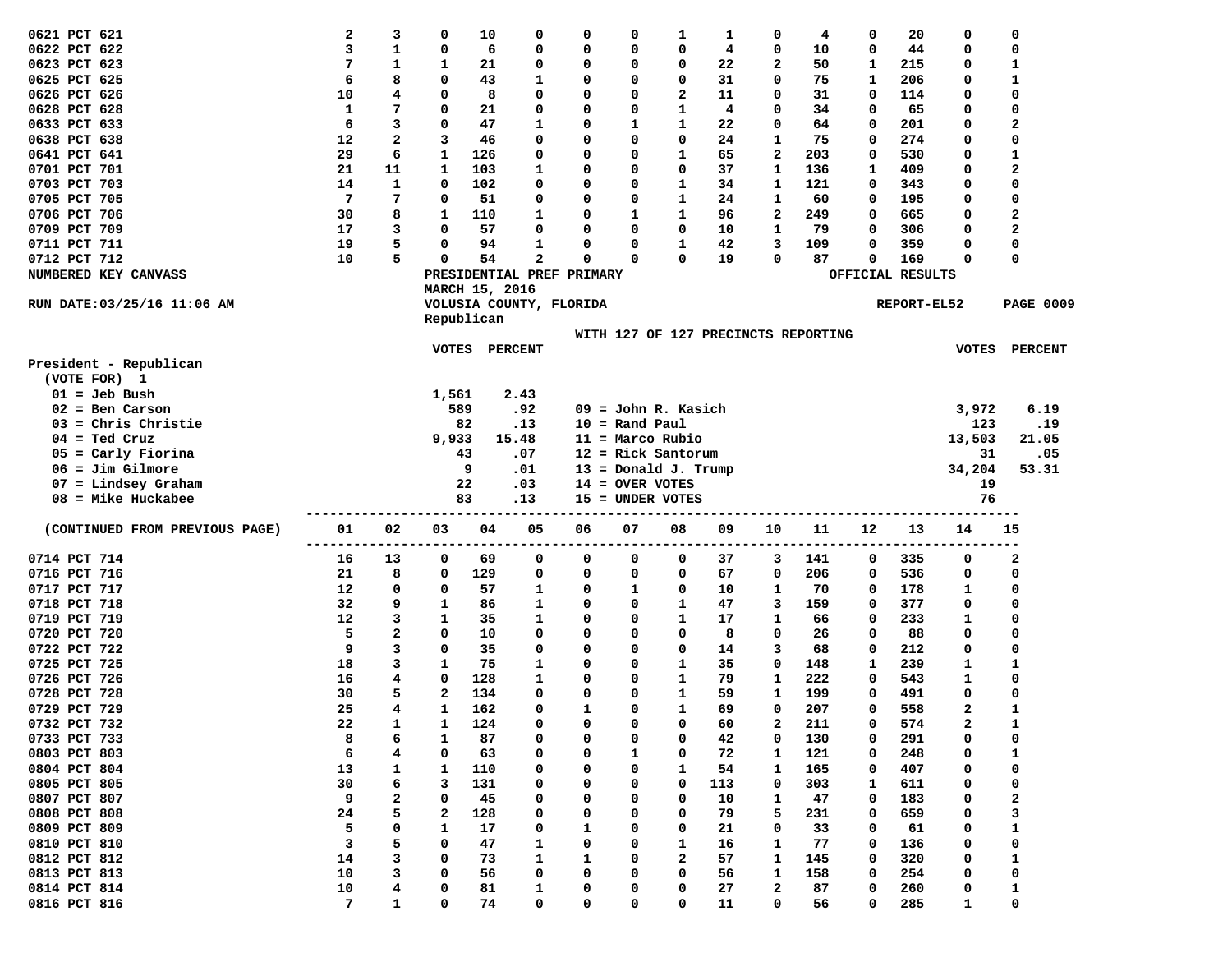| 0901 PCT 901 |    | 0 |   | 54  |              |   | 0            | 22  | 0            | 84  |              | 194 |   |   |
|--------------|----|---|---|-----|--------------|---|--------------|-----|--------------|-----|--------------|-----|---|---|
| 0902 PCT 902 | 8  |   |   | 108 |              |   | 0            | 30  |              | 122 | 0            | 382 |   |   |
| 0903 PCT 903 | 14 | 8 |   | 106 |              |   | 0            | -23 |              | 100 | 0            | 373 |   | 0 |
| 0904 PCT 904 | 10 |   |   | 97  | <sup>0</sup> |   | 2            | 40  |              | 126 | 0            | 387 |   |   |
| 0907 PCT 907 | 16 | 8 | 0 | 99  |              |   | 0            | 30  | <sup>0</sup> | 141 |              | 415 | ∼ |   |
| 0909 PCT 909 | 10 |   |   | -51 |              |   | 0            | 17  |              | 47  |              | 190 |   | 0 |
| 0910 PCT 910 | 5. |   |   | -31 |              | n | <sup>0</sup> | 10  | n            | 45  | <sup>n</sup> | 129 |   |   |
|              |    |   |   |     |              |   |              |     |              |     |              |     |   |   |